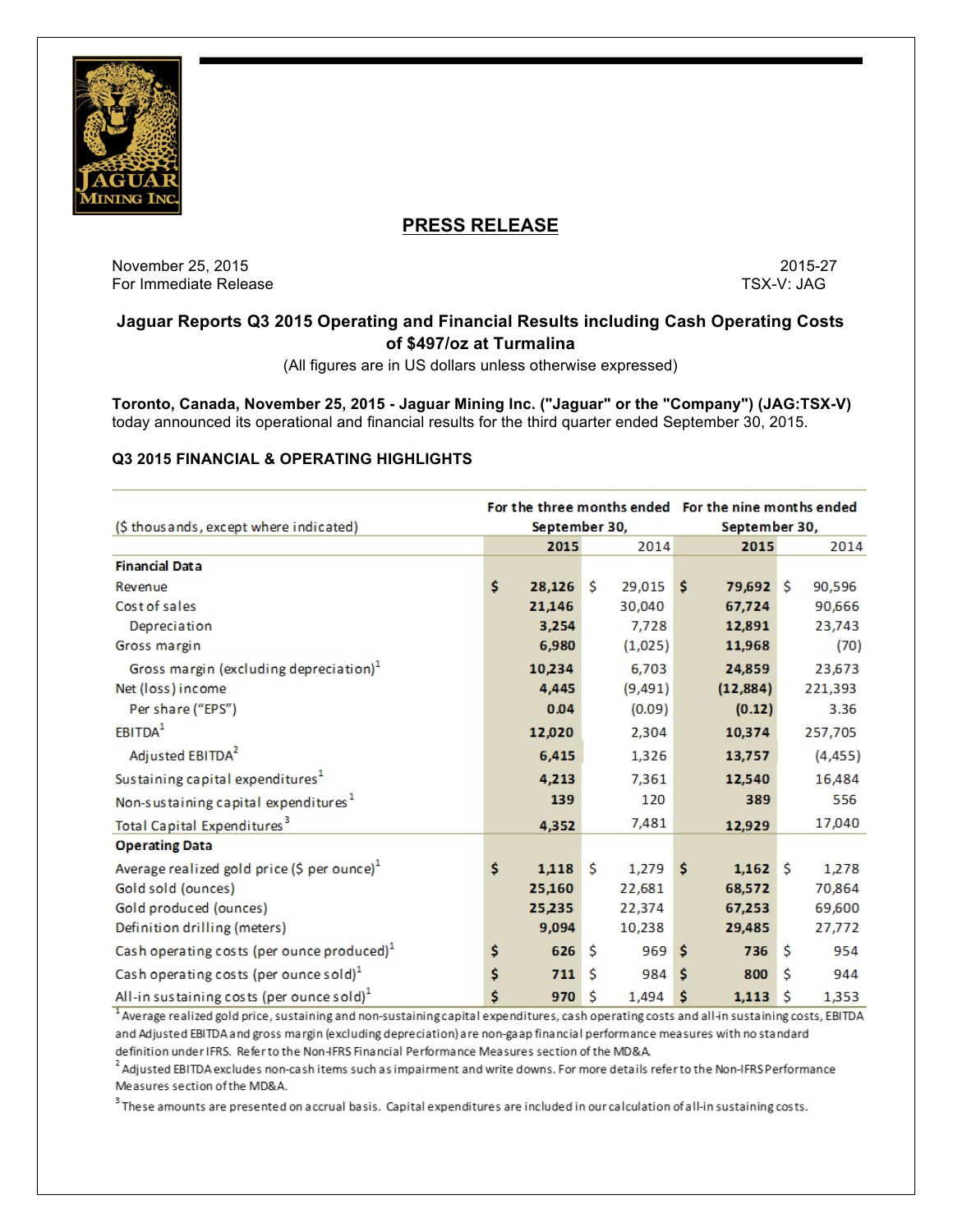# **Cash and Gold Bullion**

|                             | September 30, |       | December 31, |       |  |
|-----------------------------|---------------|-------|--------------|-------|--|
| $(5$ thous ands)            |               | 2015  |              | 2014  |  |
| Cash and equivalents        |               | 2,889 |              | 7,161 |  |
| Gold bullion                |               | ۰.    |              | 1,801 |  |
| Total cash and gold bullion |               | 2.889 |              | 8,962 |  |

# Financial Highlights

- The average realized gold price per ounce was 13% lower in the third quarter of 2015 compared to the corresponding 2014 period.  $$1,118 - Q3 2015$  vs.  $$1,279 - Q3 2014$ ) as a result of continued global gold price erosion.
	- Revenues during the three and nine months ended September 30, 2015 were \$28.1 million and \$79.7 million respectively, compared with revenues of \$29.0 million and \$90.6 for the corresponding 2014 periods;
- During the nine months ended September 30, 2015, the company repaid \$9.9 million or 32% of its total debt.
	- As at September 30, 2015 total debt was \$21.1 million, compared to \$31.0 million as at December 31, 2014.
- The results of the Company's operations are affected by the foreign currency movements of the Brazilian Reais and Canadian dollar, versus the US dollar. Since the Company reports its earnings in US dollars, any weakening of the Brazilian Reais and Canadian dollar results in a reduction in US dollar denominated costs, while revenues are unaffected given all revenue is earned in US dollars. The Brazilian Reais averaged at R\$3.54 per US\$ in the third quarter of 2015 compared to R\$2.27 per US\$ in the same period last year;
- In addition to the \$7.3 million tax refunds realized in H1-2015, the Company received another cash refund of \$0.3 million (approximately R\$1.1 million) during the third quarter
- As at September 30, 2015, the Company had cash and unsold gold bullion on hand of \$2.9 million (\$9.0 million as at December 31, 2014);
- On October 27, 2015, the Company closed an over-subscribed financing of convertible senior secured debentures. Aggregate gross proceeds of US\$21.5 million were raised, of which approximately US\$8.4 million were used to repay Renvest Global Resources Fund. In order to transfer its interest in its credit facility with the Corporation to the convertible debenture subscribers.
	- The Company plans to use the remainder of the proceeds for general corporate purposes and to advance asset optimization plans in conjunction with the Company's ongoing development and production activities.

## *Cash Operating Costs, Capital Expenditures and All-in-sustaining Costs*

- Cash operating costs decreased 35% or \$343 to \$626 per ounce of gold in the third quarter 2015, compared to \$969 per ounce during the third quarter 2014.
- Cash operating costs decreased 23% or \$218 to \$736 per ounce of gold for the nine months ended September 30, 2015, compared to \$954 per ounce during the same period in 2014.
- All-in sustaining costs ("AISC") decreased 35% or \$524 to \$970 per ounce of gold in the third quarter 2015, compared to \$1,494 per ounce during the third quarter 2014.
- AISC decreased 17% or \$235 to \$1,113 per ounce of gold for the nine months ended September 30, 2015, compared to \$1,348 per ounce during the same period in 2014.
- In the third quarter of 2015, sustaining capital expenditures decreased \$3.2 million or 43% to \$4.2 million compared to \$7.4 million during the corresponding 2014 period, primarily due to the suspension of primary development at the Caeté Complex and lower capital expenditures on machinery and equipment to preserve cash. Sustaining capital expenditures for the nine months ended September 30, 2015 were \$12.5 million.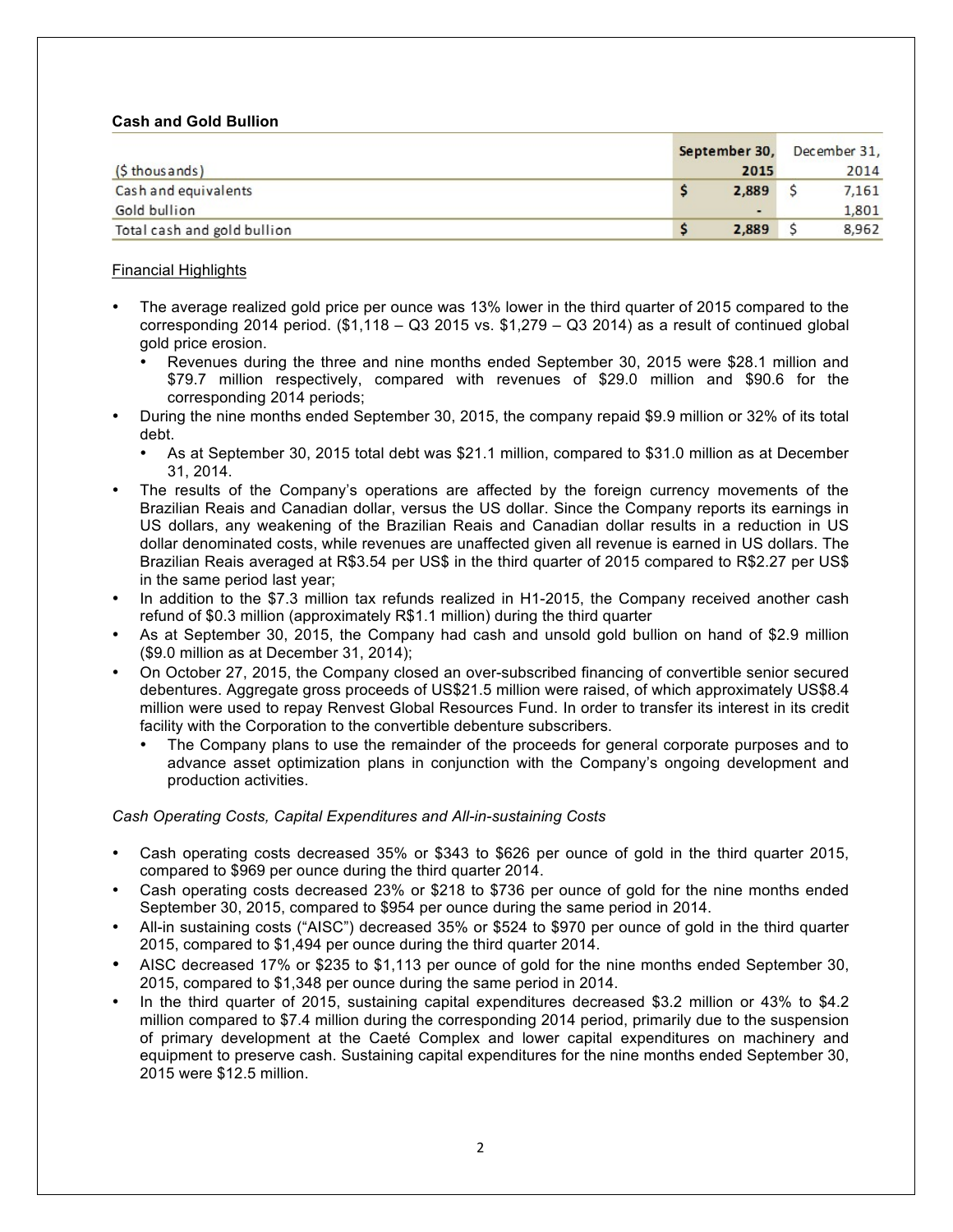# Operational Highlights

*Production*

- Gold production during the three and nine months ended September 30,, 2015, was 25,235 and 67,253 ounces respectively, compared to 22,374 and 69,600 ounces in the corresponding 2014 periods:
	- Turmalina increased production by 23% in the third quarter and produced 13,994 ounces of gold compared to 11,336 ounces in the corresponding 2014 period,
	- Caeté produced 11,241 ounces of gold in the third quarter of 2015 compared to 11,038 in the 2014 corresponding period.
- A 25% increase in average head grade was realized in the third quarter 2015, compared to the same period in 2014.
	- Total processing was 223,000 tonnes in the third quarter of 2015 (third quarter of 2014: 249,000 tonnes) at an average head grade of 3.90 grams per tonne (third quarter of 2014 – 3.13 grams per tonne),:
	- Turmalina processed 101,000 tonnes (third quarter of 2014: 107,000 tonnes) at an average head grade of 4.77 grams per tonne (third quarter of 2014 - 3.69 grams per tonne)
	- Caeté processed 122,000 tonnes (third quarter of 2014: 142,000 tonnes) at an average head grade of 3.17 grams per tonne (third quarter of 2014: 2.71 grams per tonne)
- A 16% increase in average head grade was realized during the nine months ended September 30, 2015, compared to the same period in 2014.
	- A total of 659,000 tonnes was processed during the nine months of 2015 (YTD 2014: 780,000 tonnes) at an average head grade of 3.52 grams per tonne (YTD 2014 – 3.04 grams per tonne).
- Total tonnes mined decreased 10% in the third quarter of 2015, compared to the same period in 2014, primarily due to increased focus on mining higher grade.

# *Exploration Drilling and Turmalina Reserve Update*

- During the third quarter of 2015, 9,094 meters of exploration and definition drilling was conducted at both the Turmalina and Pilar mines, compared to 10,238 meters drilled in the corresponding 2014 period.
- On August 17, 2015, the Company announced the final set of exploration drill results from the 2015 exploration program at the Pilar Mine. These results include additional high-grade gold intercepts from the latest round of underground drilling. The most significant high-grade gold results from this drilling campaign include 13.74 grams per tonne Gold ("g/t Au") over 9.8 meters and 9.48 g/t Au over 11.15 meters.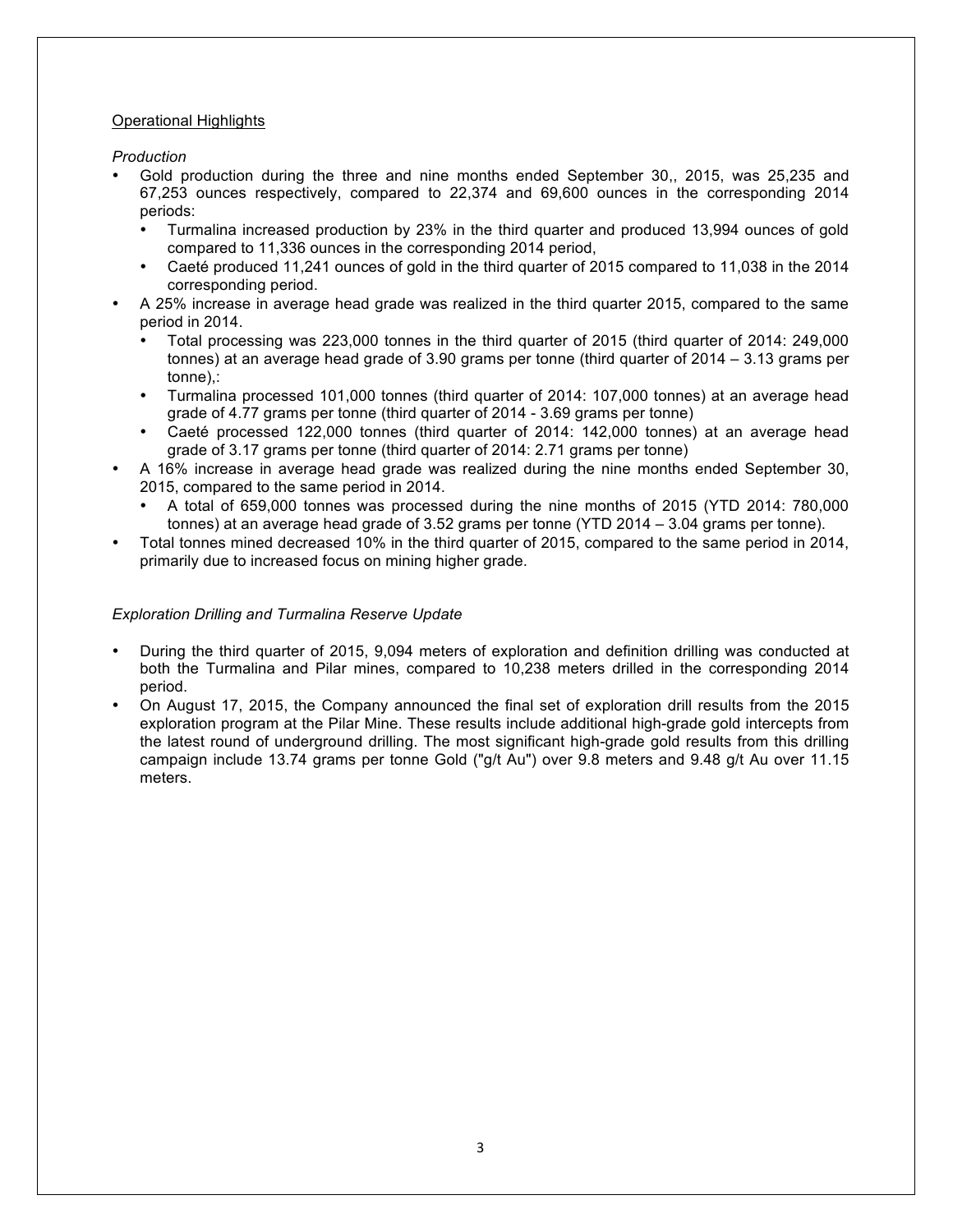# **2015 Guidance compared to actual results**

|                                                        | 2015 Guidance |         |                    | Actual      |     |                 |              |         |
|--------------------------------------------------------|---------------|---------|--------------------|-------------|-----|-----------------|--------------|---------|
|                                                        |               | Low     |                    | <b>High</b> |     | <b>YTD 2015</b> |              | Q3 2015 |
| <b>Consolidated</b>                                    |               |         |                    |             |     |                 |              |         |
| Brazilian Reais vs US dollar foreign exchange rate     |               | 2.5     |                    | 2.5         |     | 3.2             |              | 3.5     |
| Gold production (ounces)                               |               | 92,000  |                    | 92,000      |     | 67,253          |              | 25,235  |
| Average head grade (g/t)                               |               | 3.30    |                    | 3.75        |     | 3.52            |              | 3.90    |
| Tonnes Processed                                       |               | 925,000 |                    | 1,025,000   |     | 659,000         |              | 223,000 |
| Recovery rate                                          |               | 89%     |                    | 90%         |     | 90%             |              | 90%     |
| Cash operating costs (per ounce produced) <sup>1</sup> | \$            | 800     | <sup>S</sup>       | 900         | \$  | 736             | \$           | 626     |
| All-in sustaining costs (per ounce sold) <sup>1</sup>  | \$            | 1,100   | $\mathsf{\hat{S}}$ | 1,200       | \$  | 1,113           | \$           | 970     |
| Definition/delineation drilling                        |               | 34,000  |                    | 34,000      |     | 29,485          |              | 9,094   |
| <b>Turmalina</b>                                       |               |         |                    |             |     |                 |              |         |
| Gold production (ounces)                               |               |         |                    |             |     | 36,210          |              | 13,994  |
| Average head grade (g/t)                               |               | 4.00    |                    | 4.25        |     | 4.08            |              | 4.77    |
| <b>Tonnes Processed</b>                                |               | 475,000 |                    | 525,000     |     | 306,000         |              | 101,000 |
| Recovery rate                                          |               | 90%     |                    | 91%         |     | 91%             |              | 91%     |
| Cash operating costs (per ounce produced) <sup>1</sup> | \$            | 640     | \$                 | 700         | \$  | 592             | Ś.           | 497     |
| All-in sustaining costs (per ounce sold) $1$           | \$            | 900     | $\mathsf{\hat{S}}$ | 1,000       | \$  | 937             | Ś            | 866     |
| Definition/delineation drilling                        |               | 25,000  |                    | 25,000      |     | 18,843          |              | 8,374   |
| Caeté                                                  |               |         |                    |             |     |                 |              |         |
| Gold production (ounces)                               |               |         |                    |             |     | 31,043          |              | 11,241  |
| Average head grade (g/t)                               |               | 2.40    |                    | 2.90        |     | 3.03            |              | 3.17    |
| <b>Tonnes Processed</b>                                |               | 450,000 |                    | 500,000     |     | 353,000         |              | 122,000 |
| Recovery rate                                          |               | 89%     |                    | 90%         |     | 89%             |              | 89%     |
| Cash operating costs (per ounce produced) <sup>1</sup> | \$            | 1,075   | Ś.                 | 1,175       | \$. | 903             | <sup>S</sup> | 785     |
| All-in sustaining costs (per ounce sold) $1$           | \$            | 1,200   | $\mathsf{s}$       | 1,300       | \$  | 1,034           | Ś            | 893     |
| Definition/delineation drilling                        |               | 9,000   |                    | 9,000       |     | 10,642          |              | 720     |

<sup>1</sup> Cash operating costs and all-in sustaining costs are non-gaap financial performance measures with no standard definition under IFRS. Refer to the Non-IFRS Financial Performance Measures section of the

George Bee, President and Chief Executive Officer of Jaguar commented, *"We are delighted to report that both our year-to-date and third-quarter 2015 results reflect continued increases in ore head-grade processed and cost decreases.* 

*In the third-quarter of 2015 consolidated 'cash operating costs' of \$626 decreased by 35% or \$343 per ounce compared to last year, while on a year-to-date basis our 'cash operating costs' of \$736 decreased by 23% or \$218 per ounce compared to last year.* 

*In the third-quarter 2015, 'cash operating costs' at our flagship Turmalina mine were \$497 per ounce reflecting a reduction of 34% or \$252 per ounce compared to 2014.*

*We continue to deploy significant capital required to normalize the operations of our mines after several years of underfunding, thereby catching up from the depleted state of reserves/resources and the equipment that existed following the 2014 financial restructuring. As a result our AISCs are higher as capital deployment has not yet been reduced to a 'steady state level'.*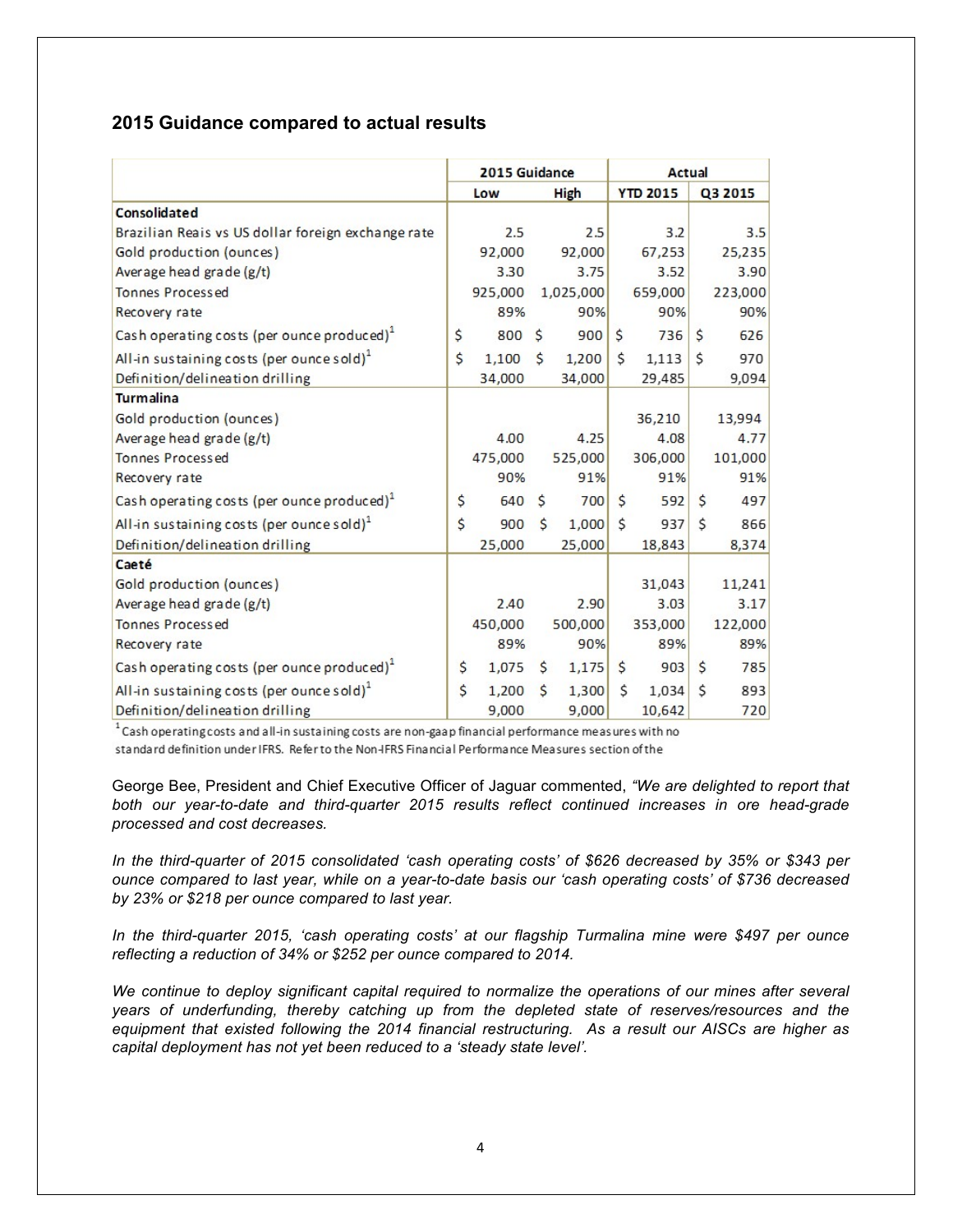*We credit operating cost improvements not only to the favourable foreign exchange rate movement in Brazil but also the impact of our grade control, operational and administrative initiatives, which are beginning to be realized."*

### **Qualified Person**

Scientific and technical information contained in this press release has been reviewed and approved by Marcos Dias Alvim, BSc Geo., MAusIMM (CP), Project Development Manager, who is an employee of Jaguar Mining Inc., and is a 'qualified person' as defined by National Instrument 43-101- Standards of Disclosure for Mineral Projects ("NI43-101").

## **About Jaguar Mining Inc.**

Jaguar is a gold producer with mining operations in a prolific greenstone belt in the state of Minas Gerais, Brazil. Additionally, Jaguar wholly owns the large-scale Gurupi Development Project in the state of Maranhão, Brazil. In total, the Company owns mineral claims covering an area of approximate 197,000 hectares. Additional information is available on the Company's website at www.jaguarmining.com.

# **FOR FURTHER INFORMATION PLEASE CONTACT:**

Derrick Weyrauch Chief Financial Officer 416-628-9601 dweyrauch@jaguarmining.com

### **FORWARD-LOOKING STATEMENTS**

*Certain statements in this press release constitute "Forward-Looking Statements" within the meaning of the U.S. Private Securities Litigation Reform Act of 1995 and applicable Canadian securities legislation. Forward-looking statements include, but are not limited to, management's assessment of Jaguar's future plans and operation. Certain statements throughout this press release constitute forward-looking statements (forecasts) under applicable securities laws relating to future events or future performance. Forward-Looking Statements can be identified by the use of words such as "are expected", "is forecast", "is targeted", "approximately", "plans", "anticipates" "projects", "anticipates", "continue", "estimate", "believe" or variations of such words and phrases or statements that certain actions, events or results "may", "could", "would", "might", or "will" be taken, occur or be achieved. Forward-Looking Statements involve known and unknown risks, uncertainties and other factors, which may cause the actual results or performance to be materially different from any future results or performance expressed or implied by the Forward-Looking Statements. Management does not have firm commitments for all of the costs, expenditures, prices or other financial assumptions used to prepare the financial outlooks or assurance that such results will be achieved. The actual results of Jaguar will likely vary from the amounts set forth in the financial outlooks and such variation may be material. Jaguar and its management believe that the financial outlooks have been prepared on a reasonable basis, reflecting the best estimates and judgments, and represent, to the best of management's knowledge and opinion, the Company's expected production, grades, tones milled, recovery rates, cash operating costs, and definition/delineation drilling, in addition to overall expenditures and results of operations during 2015. However, because this information is highly subjective and subject to numerous risks, including the risks discussed below, it should not be relied on as necessarily indicative of future results. Forward-looking information is based on current expectations, estimates and projections that involve a number of risks and uncertainties which could cause actual results to differ materially from those anticipated by Jaguar and described in the forward-looking information. The forward-looking information contained in this press release is made as of the date hereof and Jaguar undertakes no obligation to update publicly or revise any forward-looking information, whether as a result of new information, future events or otherwise, unless required by applicable securities laws. The forward-looking information contained in this press release is expressly qualified by this cautionary statement.*

*Forward-Looking Statements involve known and unknown risks, uncertainties and other factors may cause the actual results, performance or achievements to be materially different from those expressed or implied by the forward-looking statements. Such risk factors include, among others the risk of Jaguar's not meeting the forecast plans regarding its*